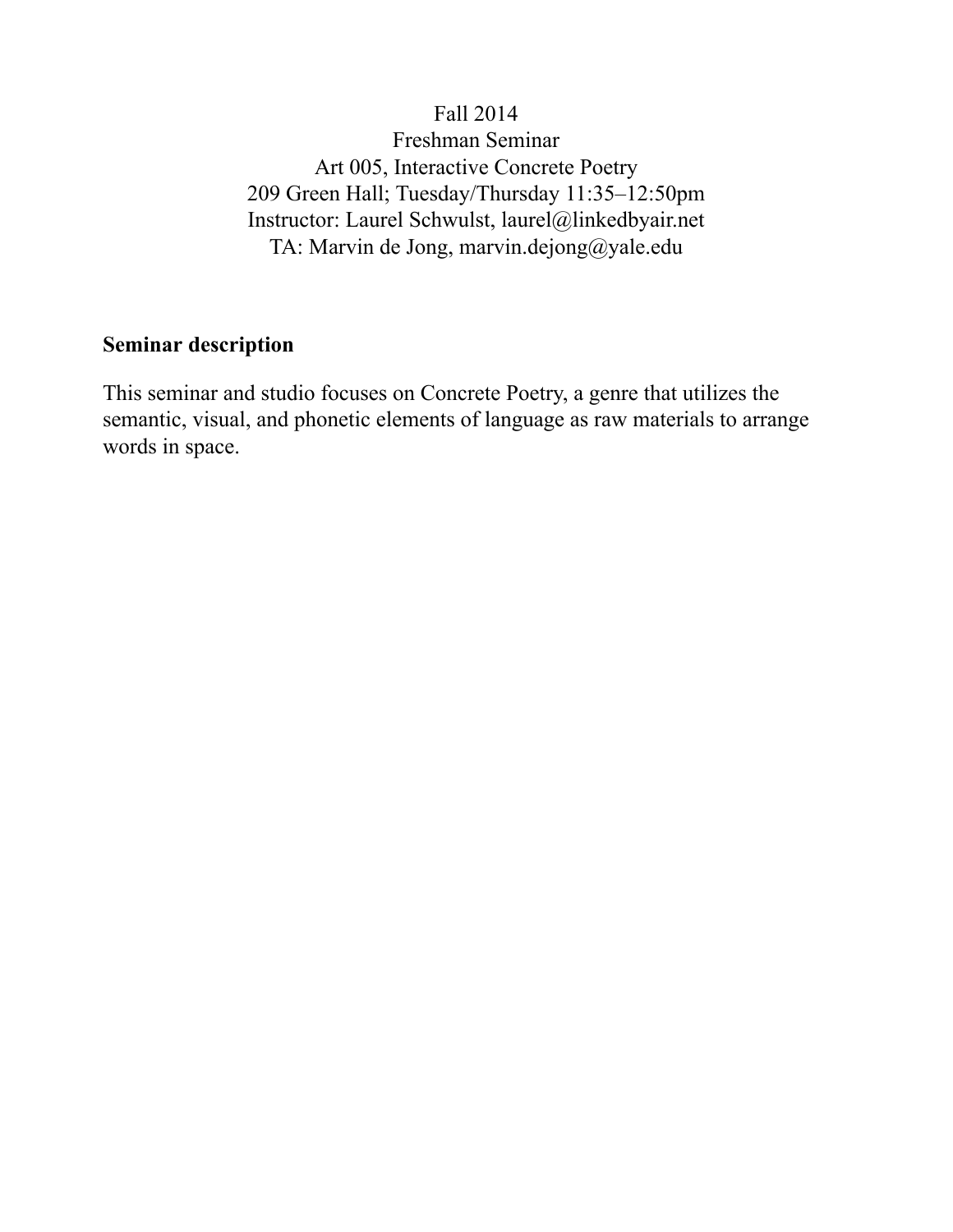

"Now Now" by Carl Andre, 1967

The seminar component will survey Concrete Poetry as a historic art movement that was popularized throughout the 1950's – 70's. Unlike many movements that are gathered around a specific place, Concrete Poetry is unique for the appearance of parallel work throughout the world (Brazil, Scandinavia, England and Europe, USA and Canada, Japan) during this time. We will consider Concrete Poetry as an umbrella term, including semantic poetry, calligraphic and typographic poetry, and sound poetry. While classical poems are best described as literary descriptions of abstract images or thoughts, concrete poems use language to create environments in space.

For the studio component, students will create digital poems. While the concrete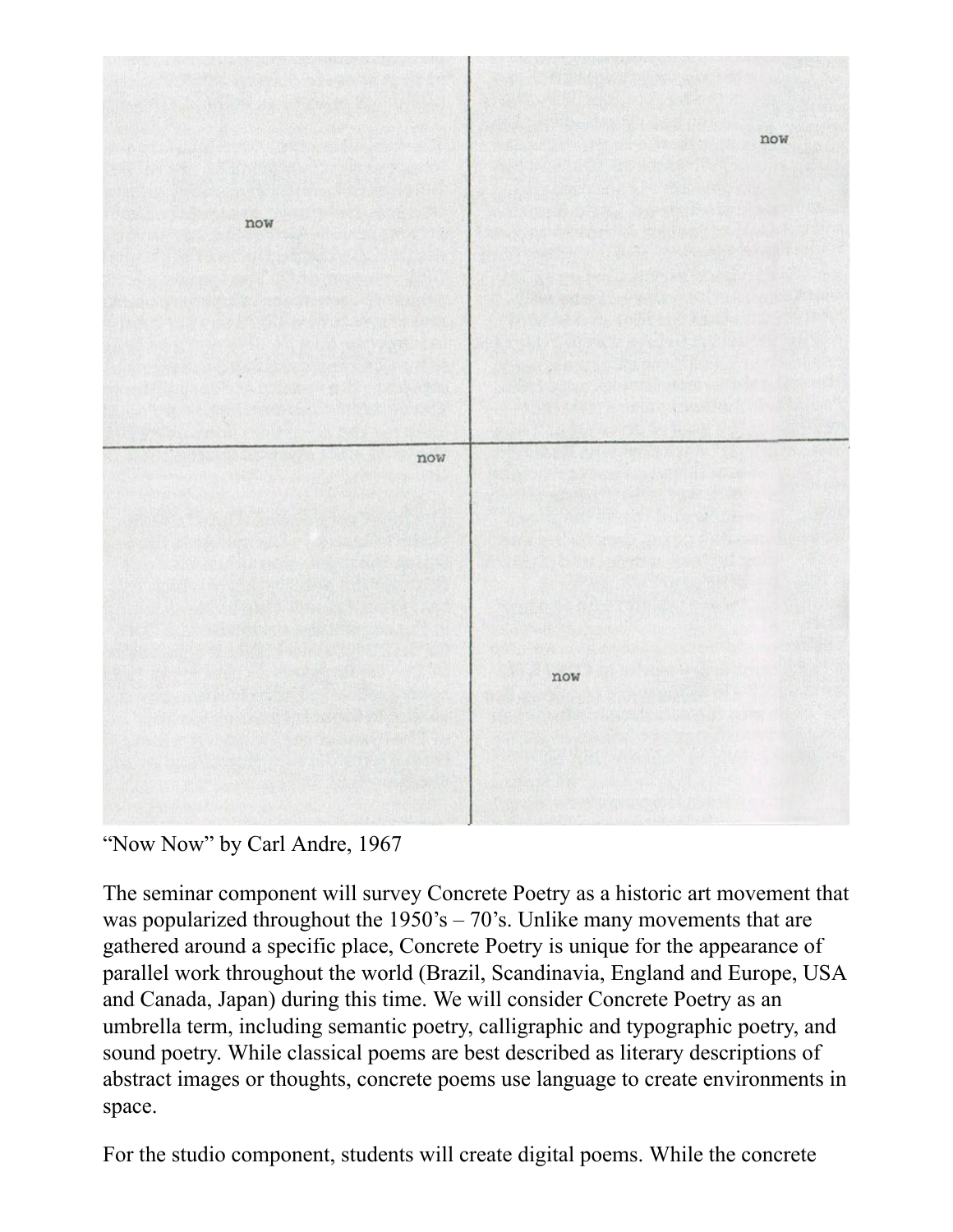poems of the past were created in response to the constraints of the physical page, we will create poems that respond to contemporary ideas of digital space.Students will learn HTML and CSS, the code building blocks of webpages, as well as jQuery and Javascript for dynamic event handling and animation. Short assignments and in-class exercises will reinforce these learned tools while also focusing on specific poetic techniques, processes, and/or constraints. Students will work towards conceiving of and completing final web-based volume of concrete poetry whose content, form, and digital technique is both innovative and memorable.

# **Readings**

I recommend you buy one book: An Anthology of Concrete Poetry by Emmett Williams (1967), which is a great overview of the genre filled with many examples and annotations by the artists themselves.

For learning about works before 1900, we will consult Pattern Poetry: Guide to an Unknown Literature by Dick Higgins (1987). We will also look through UbuWeb's Visual Poetry section [\(http://ubu.com/vp/](http://ubu.com/vp/)) to understand its significance and reputability as an online source.

Additionally, we will look at various small works by artists such as: Guillaume Apollinaire (France), Tauba Auerbach (US), Hugo Ball (Germany), Samuel Beckett (England), Augusto de Campos (Brazil), Paul Elliman (US), Bob Cobbing (England), Öyvind Fahlström (Sweden), Ian Hamilton Finlay (Scotland), Christopher Knowles (US), Jiří Kolář (Czechoslovakia), F.T. Marinetti (Italy), bp Nichol (Canada), Seiichi Niikuni (Japan), Dieter Roth (Iceland), Gerhard Rühm (Austria), Mira Schendel (Brazil), Daniel Spoerri (Germany), Mary Ellen Solt (US), Timm Ulrichs (Germany), Emmett Williams (US).

We will consult critical writing and research about concrete poetry by reading selected articles from publications such as Eye Magazine, Typographica, Dot Dot Dot, and Occasional Papers.

To transition into new media, we will read excerpts from The New Media Reader edited by Noah Wardrip-Fruin and Nick Montfort (2003).

# **Exercises**

- Create 5 square collages using only the letters of your name on each one.
- Bring in a flier you found on campus. Transcribe all the text. Then create 5 different versions of it using only bold uppercase 28/34pt Helvetica on letter size